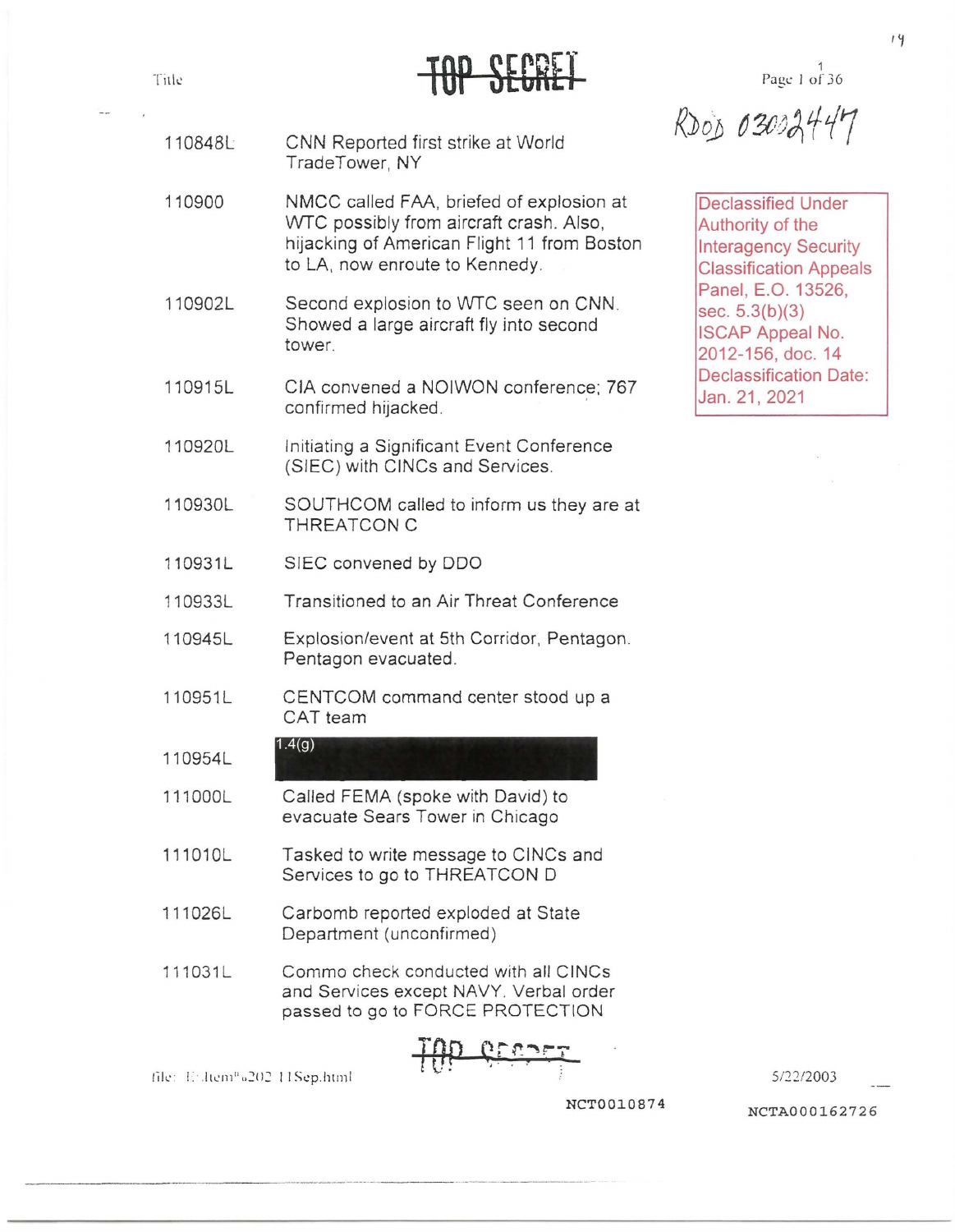# *TeP SECRff*

LEVEL D, electronic/paper orders to follow

#### **Contact Information:**

PACOM: LTC Pendergast, 1013

JFCOM: Teresa Dewitt, GS-12

EUCOM: LTC Smart, reconfirmed 1054

CENTCOM: LTC Gregory,1018

SOUTHCOM: LTC Johnson, 1015

SOCOM: MSGT Mcrickle, 1022

TRANSCOM: LTC Meek, 1022

STRATCOM: LT Odone, 1033

SPACECOM: MG Gregory, 1031

Army: SP Longlo, 1015

Air Force: Nathaniel, 1019

USMC: MAJ Chambers, 1035

Navy: UNABLE TO CONTACT; Navy Operations moving to the Navy Yard

- 111046L DJS requested procedures to go from DEFCON 5 to DEFCON 4
- 111101L Notified that State Department is moving to their alternate command post; call for new numbers: 703-302-3188
- 111125L Talked to COL Hall in AF CC. Requested that we be advised of any actions taken against aircraft in the DC area.
- 111136L FEMA activating COOP plan; NAOC airborne: 4 urban search and rescue teams activated for Washington DC; 4 Urban



-------------------···-----------

lik E. ltem<sup>a</sup> <sub>6</sub>202 11 Sep html **6.122/2003** *S/22/2003*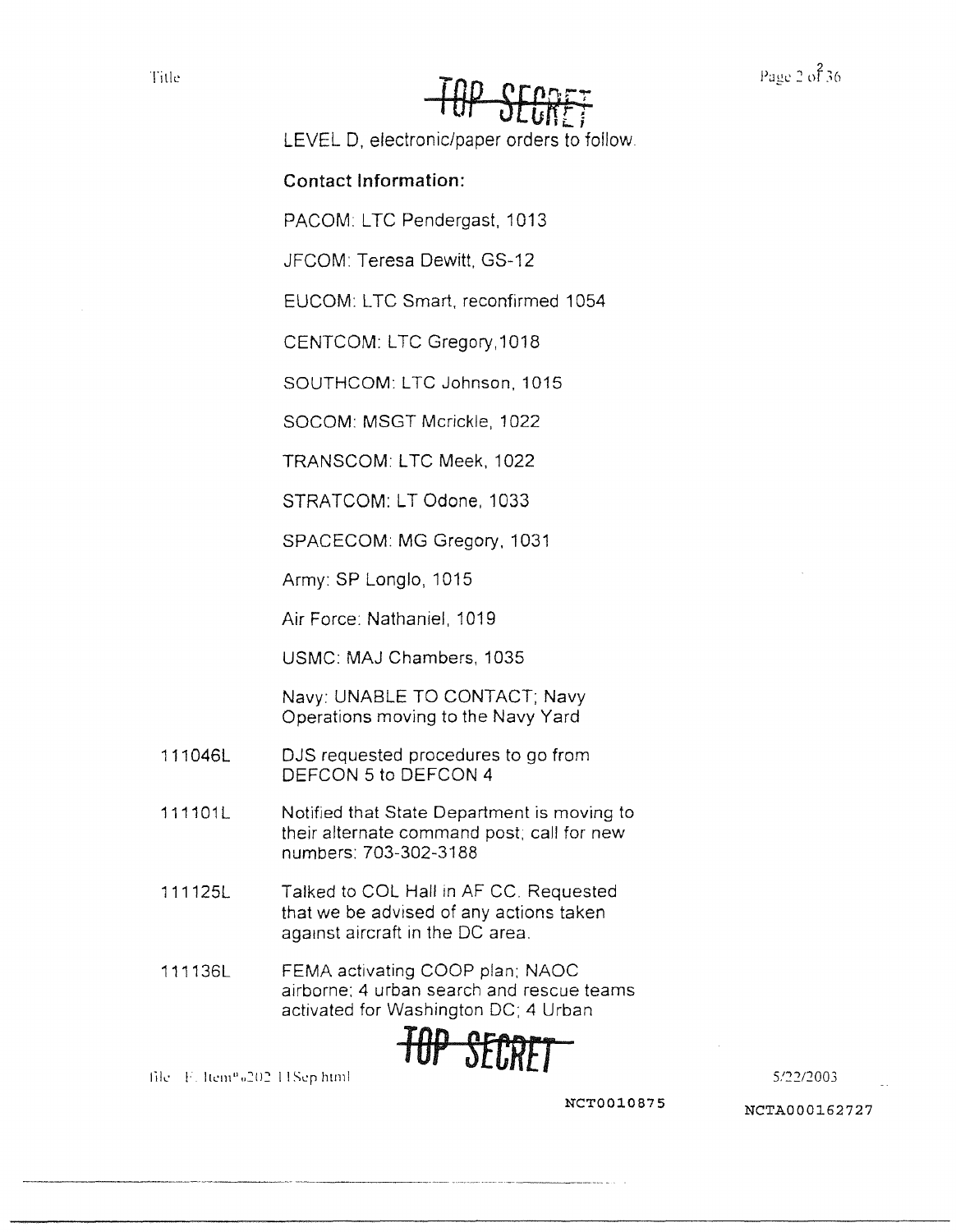#### Title Page 3 of 36 TUT JECNET

rescue teams activated for NYC; 8 teams activated on reserve status. (per COL Bryant)

- 111142L Confirmed conbtact with LCDR Talley, USCG Cmd Ctr
- 111156L CNN reports that AA Flight 77 from Dulles is the one that crashed into the Pentagon. Report indicated initial reports of 22 personnel from Pentagon in hospital so far.
- 111208L J-5 confirming with lnteragency
- 111217L Senior Leadership has moved up to OSD Cables
- 111225L CAT Update: 37 pax enroute to you by  $car.$  ~12 enroute by helo. Senior JS person enroute is LTG Kellog, J6. NORAD has 14(0<br>r JS<br>AD I taken airspace control.
- 111234L CCIR:

All CINCs and Services have:

- Acknowledged order to go to DEFCON 3 (JOO)

- Force Protection Status D (JOO)

-- Notified and Acknowledged receipt of order (CJCS, 1115Z Sep 01)

- -- Order disseminated
- -- Order Implemented
- Acknowledge order that all exercises are to be cancelled (JOO)
- Status of lnteragency COOP (J-5)

-- Standup at alternate command sites



 $\text{file:}\text{/H:\text{then0}}\text{u:}202\text{,}11\text{Sep.html}$  TOP SECRES SECRETING S/22/2003

**NCT0010876** NCTA000162728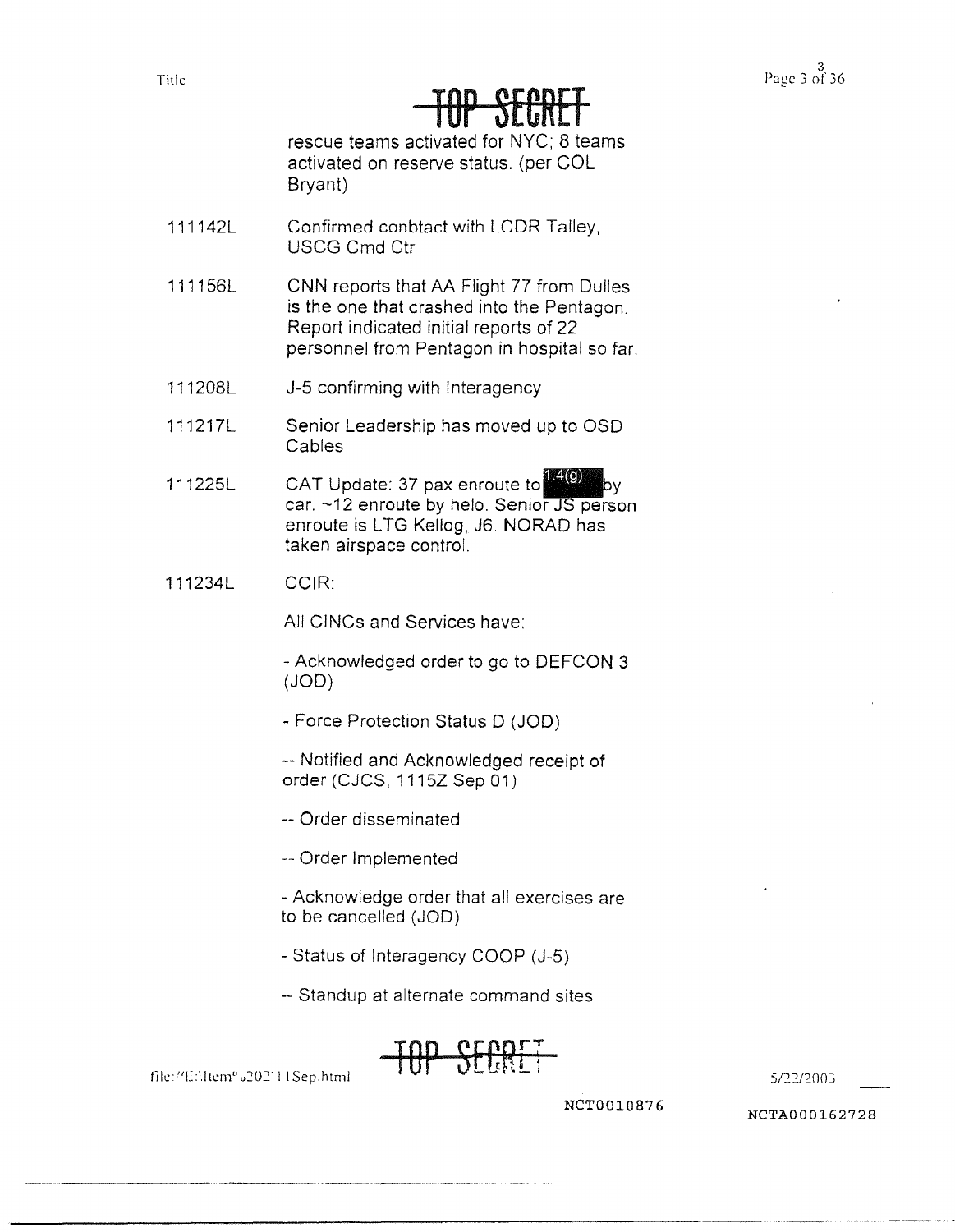| <u>VNL</u> |
|------------|

111255L - CJCS expected to arrive at Andrews AFB ~1610L

> - GEN Eberhardt expected to request PSRC call up

- What does NORAD have up? Do they have enough tankers to execute mission?

111300L 1.4(g) VCSA at Army Ops  $Ctr$ ; CSA in Malasia; Casualties ~ 52 (46) routine: 6 serious) as of ~1300 per Army LNO

111350L NORAD reports

> - 20 fighters (combos) over Northeastern us

- CAPS: New York City, NY; Washington, DC; Barksdale AFB.LA: Omaha, NB; Cleveland, OH; Colorado Springs, CO; Denver, CO; San Diego, CA; Toledo, OH

- Adequate tanker support
- Working OPCON/TACON issue
- 111400L NORAD Update

- AWACS airborne over: Colorado Springs, CO/Denver, CO; Chicago, IL; Washington, DC; New York City, NY; One with Air Force One

111434L No disaster declaration yet.

No request for DoD assets yet

- 111444L NORAD J3 directed standdown **14(9)** 1.4(g) to normal air soverignity alert
- 111450L KAL 85 lands at Whitehurst; AK, possible hijack - no confirmation



lik:"E:\J1c111°u202" I !Sep.html 5/22/2003

**NCT0010877 NCTA000162729**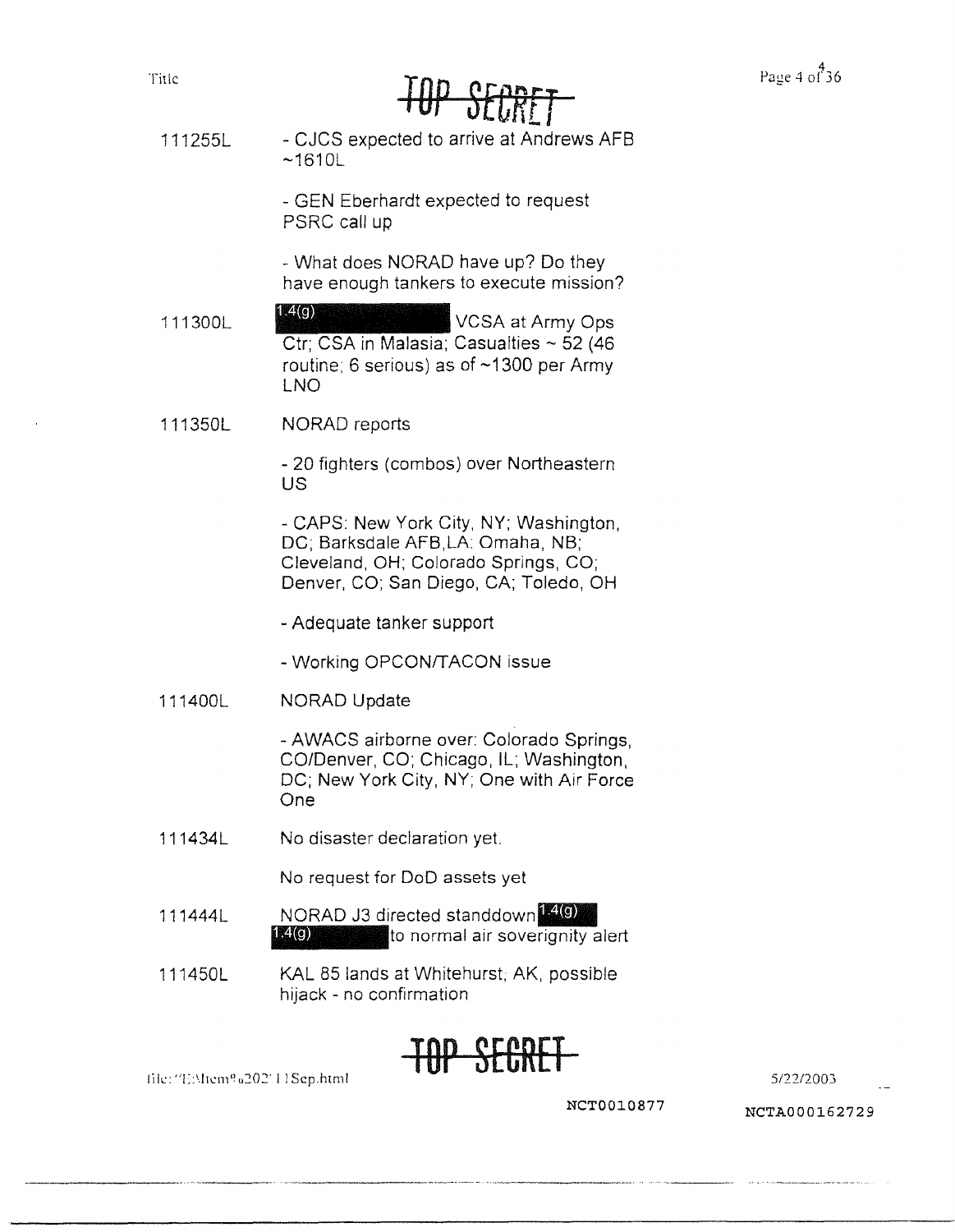#### **Title**

## TAL OTNUME

- 111450L Air Force One airborne enroute to Ofutt AFB, NB with E3A and Tanker Support. ETA 1855Z. 111452L Air Force One reported on the ground at Offutt AFB.
- 111501L RADM Calhoun called and advised us that Exercise JACKAL CAVE has been cancelled. BG Daly is reconstituting his force at Tuzla.
- 111457L NORAD ODO input - Possible hijacking of Flt 937 Madrid to Philadelphia; 35 minutes outside US Airspace; indications of hijacking - no squawk (IFF)
- 111518L NORAD reports possible hijack on USAIR 937 Madrid to Philadelphia, ETA 1545 hours.
- 111526L Status of ships

- USS GEORGE WASHINGTON enroute to NYC, ETA ~ 0300L Tomorrow, 12 Sep

- USS BATAAN. currently in port at Norfolk, VA. Will take Marines to to Moorehead City, NC, unload Marines (one to two days) then head to New York City

- USS JOHN F. KENNEDY UW vicinity Mayport with Airwing but no Medical **Supplies** 

- 111527L Flight from Madrid to Philadelphia Originally reported as USAIR 937 now identified as Flt 911) turned back - reasons unknown
- 111532L 2 x E3-A Airborne supporting air defense caps
	- one off East Coast
	- one off Aleutians
- 111536L Delta Flight 1989 Boston to Los Angeles on

Jik: "'E:'.l1~111° c::o:: I I S~p.html 512212003

**NCT0010878** NCTA000162730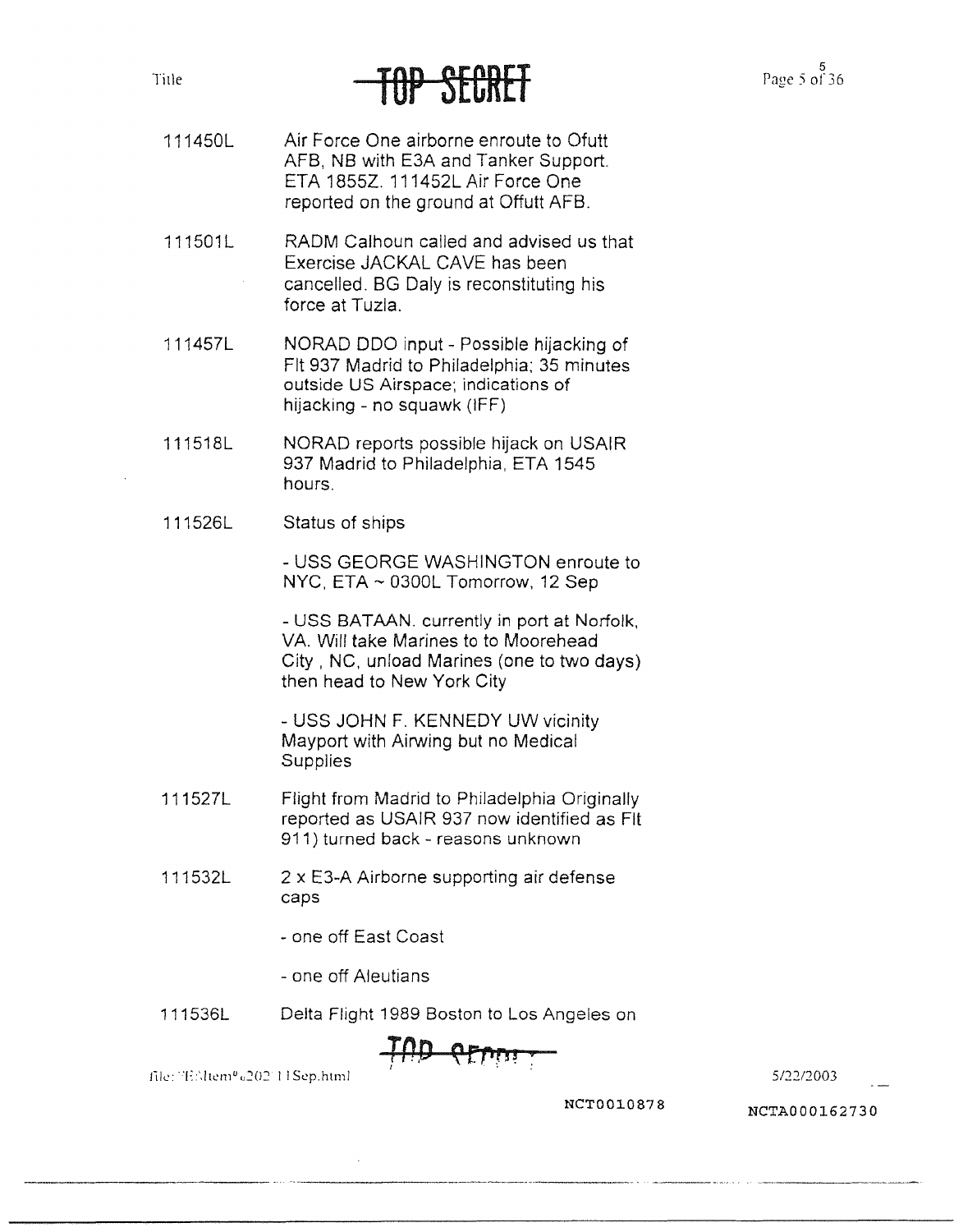



ground in Cleveland due to bomb threat. Landed at 1022 EDT.

- Aircraft put in isolation in Cleveland by FAA request

- Being swept in Cleveland at this time
- Under local authorities control
- 111542L 55th Air Wing at Offutt AFB reports that POTUS has landed safely as of 1119012 Sep 01 at Offutt AFB
- 111600L National Infrastructure Protection Center reports, from an unconfirmed source, that possible attacks against the Army, Air Force and Microsoft websites.
- 111624L COMSECONDFLT J33a reports

- USS GEORGE WASHINGTON, USS LEYTE GULF, USS VELLA GULF are enroute to New York City

- USNS COMFORT preparing to go to New York City

- USS JOHN F. KENNEDY. USS ROSS, and USS LABOON enroute VA Capes OpArea

- USS MONTEREY and USS RAMAGE enroute to Washington, DC

- USS SHREVEPORT and USS BATAAN enroute to Morehead City to embark Marine Service Support Group (MSSG), which includes a medical group. for further tasking

- 111634L POTUS departed Offutt AFB (ATD: 1630) on Air Force One enroute to Andrews AFB with fighter escort. ETA: TBD
- 111741L Air Force One **ETlJff!ECRf***f,* MD

tile- I.: ltem<sup>o</sup> <sub>0</sub>202 11 Sep.html 5/22/2003

**NCT0010879** NCTA000162731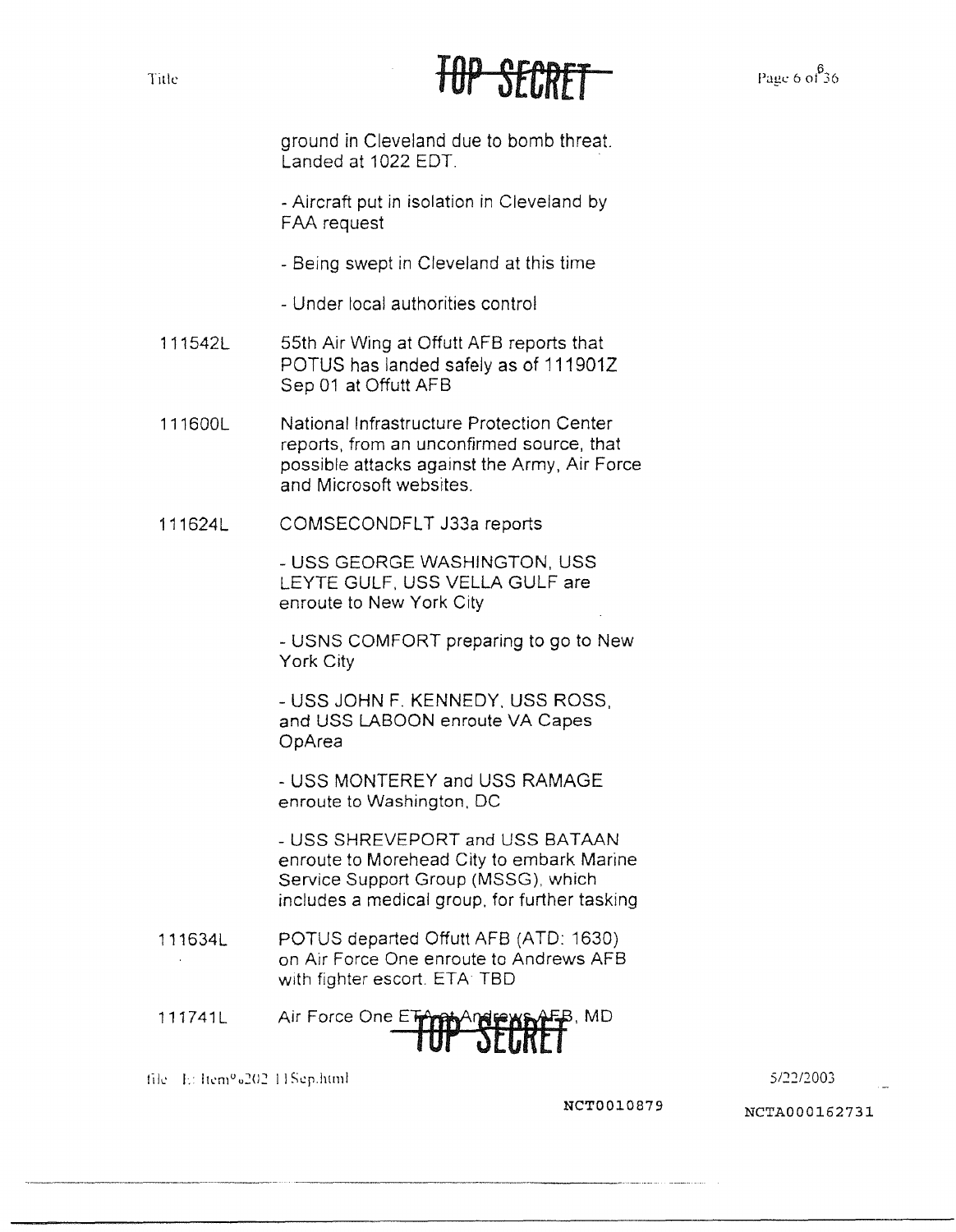#### Tille Page 7 of 36

1850 EDT (22502)



5/22/2003

**NCT0010880**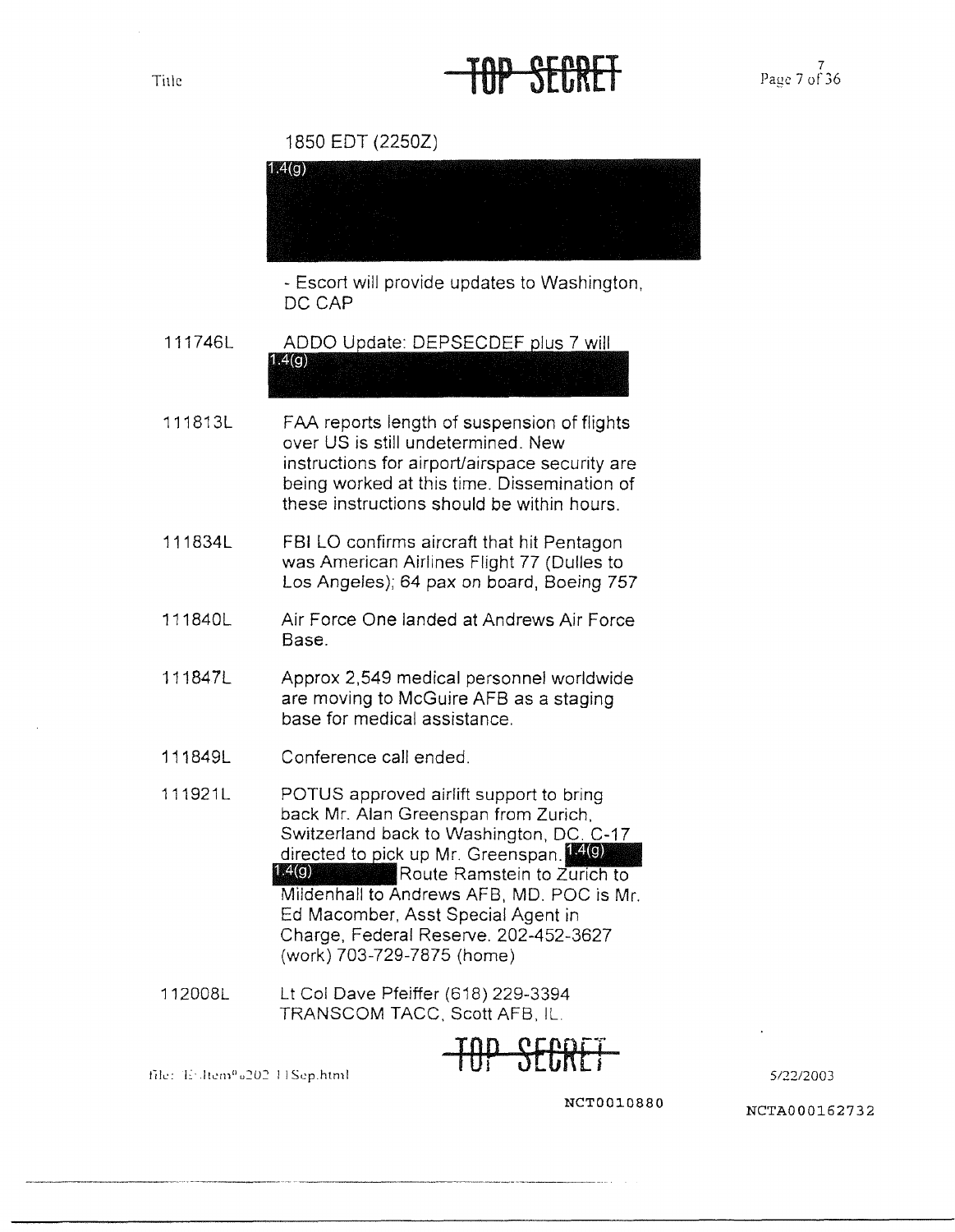## IUT OLUNLI

requested authorization to move medical assets. Told LtCol Pfeiffer to coordinate through their Operations Center and LO here in the JS CAT as we have not received any requests. Provided POCs.

- 112046L Received FEMA request (EST-03) to move four Urban Search and Rescue teams from Whiteman AFB, MO; March AFB, CA (2 Tms): Travis AFB, CA: all to McGuire AFB, NJ Action: J4
- 112112L Update from ODO Report of 57 missing/unaccounted for so far at Pentagon
- 112137L Talked with OSD EXECSEC, COL Whitmore regarding SECDEF Decision on Executive Agent Status vs. Special **Situation**

COL Whitmore, indicated memo had been sent in to SECDEF and decision was being made.

- 112142L LtCol Burger, JS LO to OSD came down. Request for 290th MP Company has been approved by OSD. Produce DEPORD. Unit to report to South Parking at 0600 to Deputy Chief E. H. Williams. Dep Chief, DPS (703) 697-1001. DEPORD must state unit to be used for "Internal Security Only".
- 112200L CAT Changeover brief

120044L Conducted update brief with CAT team at 0000L. Reviewed taskers and agency/office responsible for implementing action

120048L Received request from FEMA (J-3 LO) to ensure that Andrews AFB realizes Director of FEMA arrives via C-17 at 0630. Director requires transportation from Andrews to Hoffman building for 26 personnel and bags. Air Force-LO working with AF Ops Center to pass info to Andrews

OFORET

file: *F* Item<sup>a</sup> 6202 11Sep html

*5!2212003* 

**NCT0010881**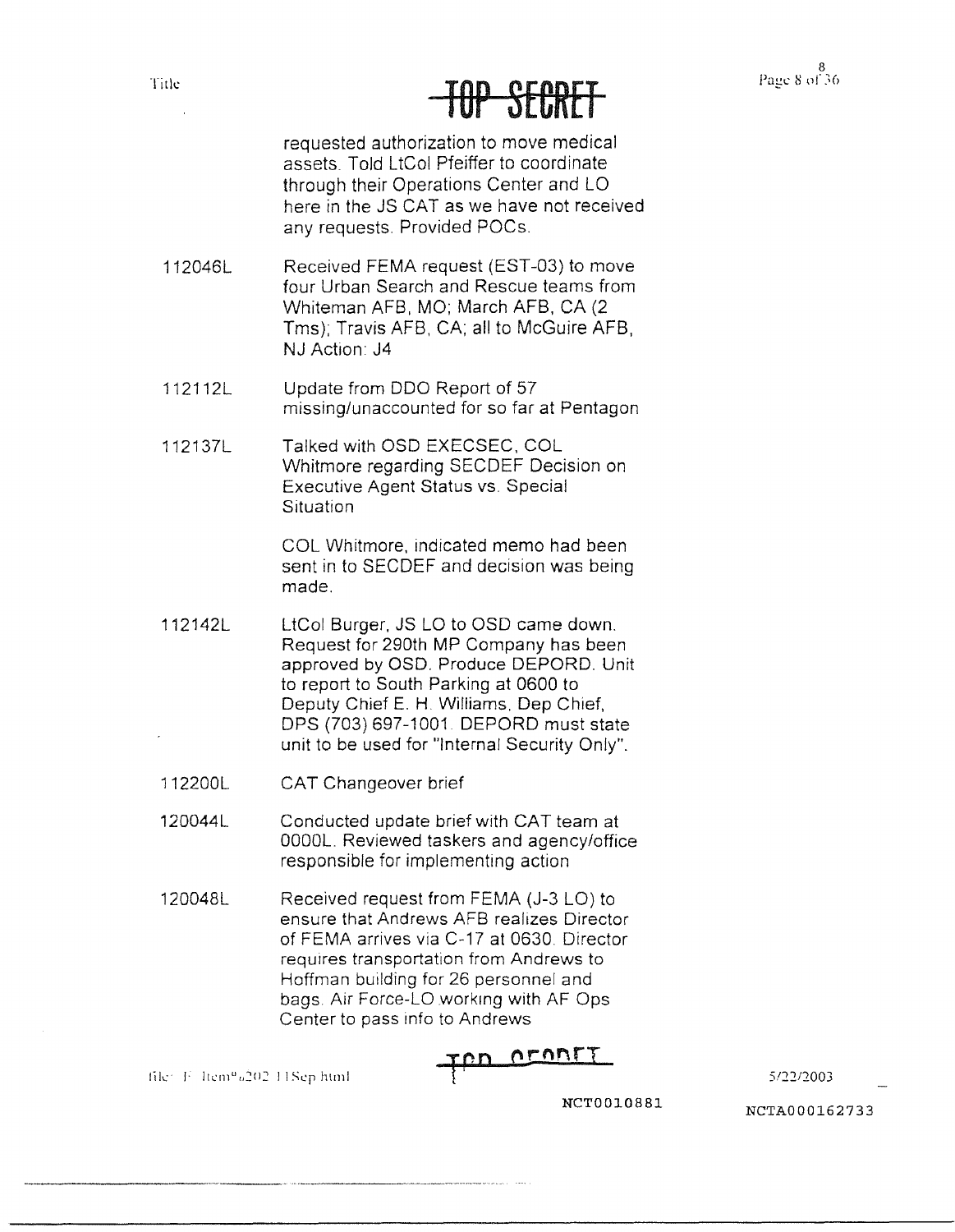## Title **TUP SECRET**

- 120102L OSD CAT (Cables) called at approximately OOOOL with update from their most recent meeting. Want to know status of all SAAMs supporting operation and if TRANSCOM can continue to support. OSD also plans to announce persons working at the Pentagon between corridors 2 & 6 should not report to work tomorrow. Other personnel should only report if essential (liberal leave). OSD staff also wants details of partial mobilization request for SecDef morning brief.
- 120110L Per VCJCS & DJS the morning brief'to CJCS should be limited to approximately 5 slides. 1) Intro, 2) Intel, 3) DEFCON Recommendations, 4) Force Protection Recommendations, 5) Partial Mobilization request for NORAD
- 120413L Received called from ODO reference Sec State request for foreign medical assistance. Team Chief called State to verify request. Sec Powell did request assistance from Beligum. Any future calls to the Joint Staff should be directed to State. State will coordinate with FEMA to verify/coordinate medical requirements.
- 120418L Conducted 0400L review of planned CJCS brief.
- 120723L Morning briefings completed

0545 Overnight update to DJS

0630 DJS pre-brief of CJCS brief

0700 CJCS briefed on Noble Eagle

120726L Today's High Vis Briefings

0830 Deputies Brief

0930 Principals Brief **l**

![](_page_8_Picture_13.jpeg)

Ii!.... 'l ... ltcm 0 u202.I !Sep.html 5/22/2003

**NCT0010882** NCTA000162734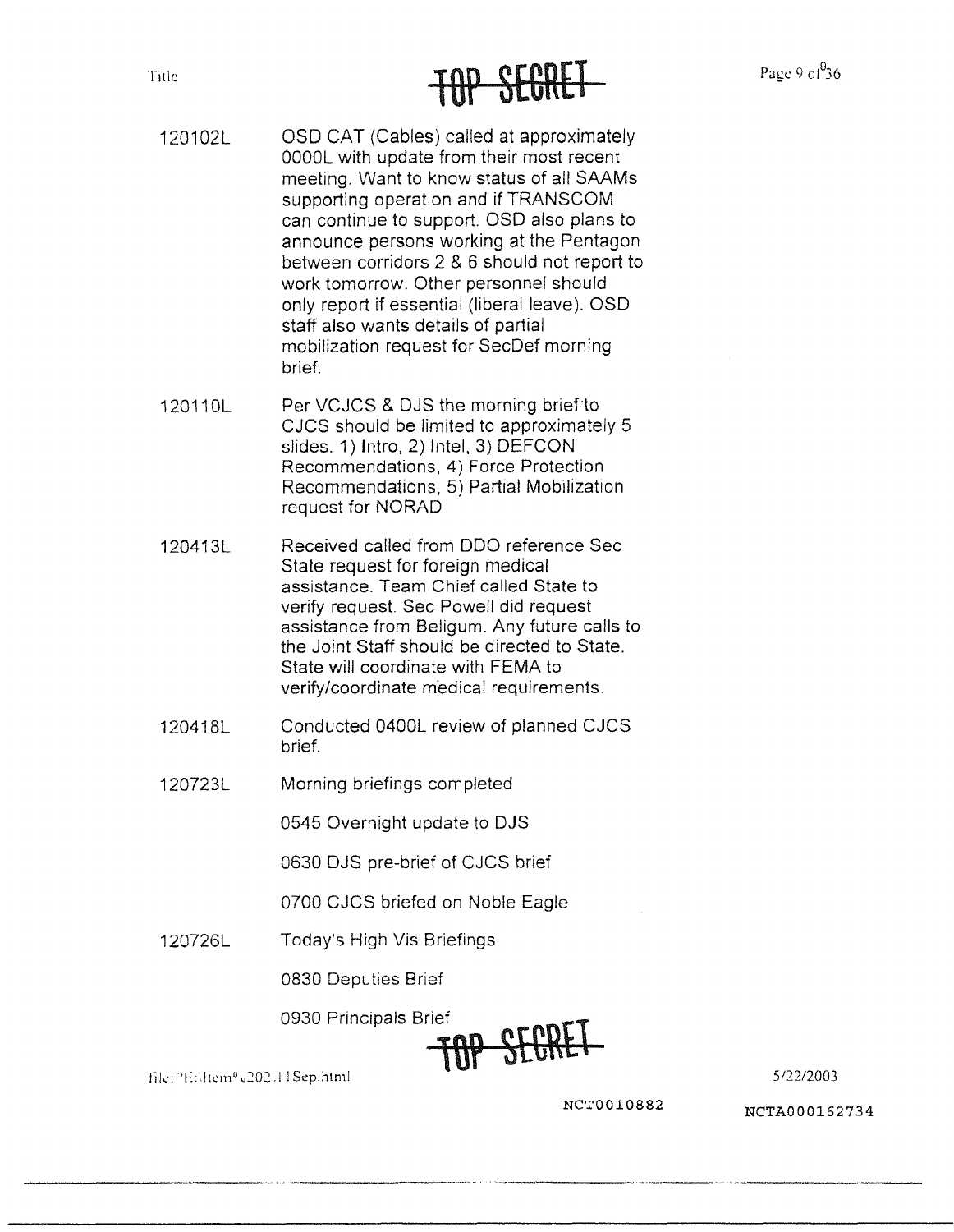#### HP SEP.R

Page 10 01 36

1400 NSC Brief

\*\*\*Additional Briefings\*\*\*

1130 Senior Congressional Leaders

1230 Full House Briefing

1400 Full Senate Briefing

- 120728L J-33 SOD working request for 50 augmentees to support Federal Marshalls program
- 120756L CJCS Request

-- Wants mortuary affairs brief at 1000 (Army LO working)

- 120758L J-7 working to determine the impact of canceling ongoing and future exercises
- $1.4(9)$ 121110L
- 121302L 1.4(g)
- 121320L DTRA LOs (COL Brinn, LTC Fidy) locate in OSD Cables. Phone is 769-9327
- 121348L J31 EA notified CAT LtGen Newbold enroute from Andrews AFB, MD. ETA  $\sim$  90 minutes.
- 121514L Personal For from USCINCPAC to CJCS. Response required. Action: JOO #0012-01
- 121515L State Department SITREP #5 received.

TBP SE&R£T

5/22/2003

file: E: Item<sup>o</sup> a202 11Sep.html

**NCT0010883 NCTA000162735**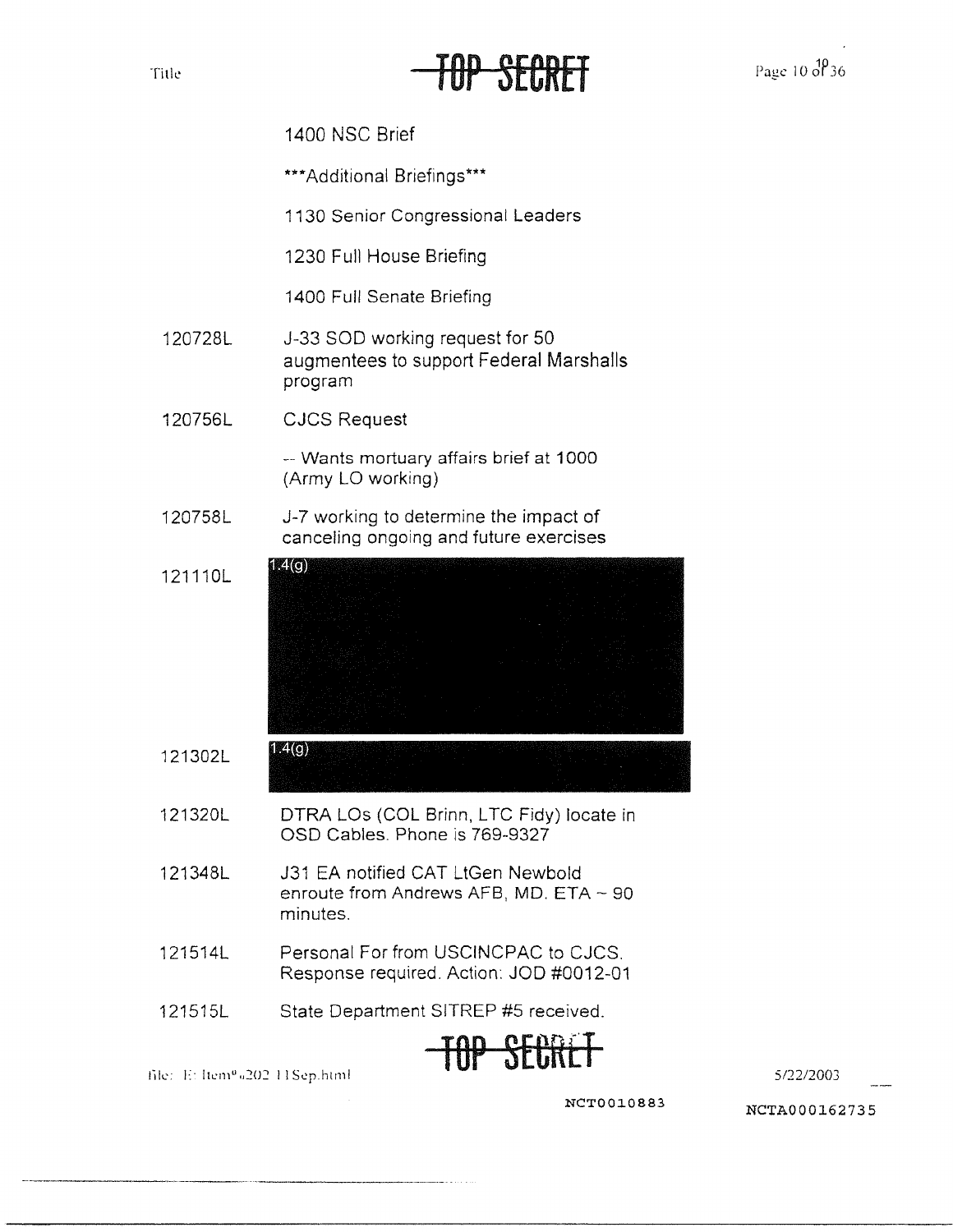#### Title Page I l or 36 l0P SECRET

- 121545L Navy Operations Center Reports USNS COMFORT underway as of 1530L; ETA Earle, NJ 131800L; ETA pierside NYC, **NY**  TBD. -
- 121609L Chairman's update briefing held in CAT Briefing room.
- 121750L State Department SITREP #6 received
- 121932L CINC NORAD cancels SCATANA effective 1223352 Sep 01
- 122259L Day/Night Shift turnover complete
- 122259L Night Shift Taskers
	- 1. Publish night shift schedule
	- 2. Define NORAD ROE

3. Get Map showing Naval Forces supporting CONUS defense

- 4. Solve partial mobility authorization issue
- 5. Briefing Schedule
- -- 0500 Brief J-33
- -- 0600 Brief DJS
- -- 0700 J-3 briefs CJCS
- -- More to follow
- 130026L Night shift 0000L update complete. New tasker added for linguist support to FBI added. Also need to add FPCON baseline to briefing (slide should highlight current CINC FPCON status)
- 130200L Night shift 0200L update complete.
	- 130707L Night shift 0400 update canceled

![](_page_10_Picture_21.jpeg)

file: ''E:\ltem<sup>0</sup> <sub>0</sub>202 **11Sep.html 5/22/2003 5/22/2003** 

**NCT0010884 NCTA000162736**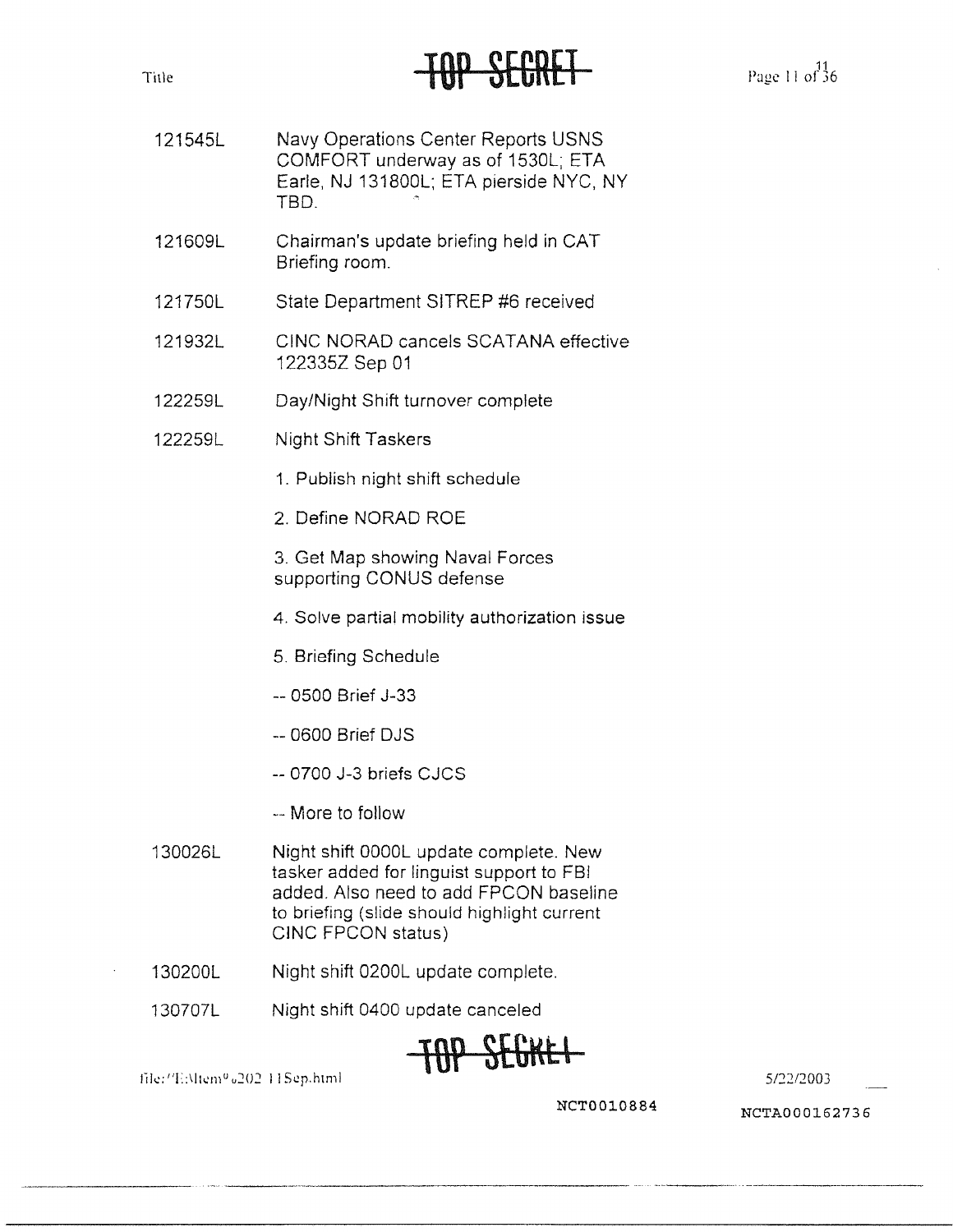Title

![](_page_11_Picture_1.jpeg)

Page 12 of 36

- 130708L 0500 brief to J-3
- 130712L 0600 brief to DJS
- 130712L 0700 J-3 briefing to CJCS. Hot wash complete of DJS briefing.
- 131047L F-18s intercept crop duster over Crawford. Texas (POTUS ranch) - landed by FAA direction.
- 131112L F-16 on Wash DC CAP forced small civil aircraft to land 20 nm N of Wash DC. Pilot in custody.
- 131315L USA CH-47 airlifts remains from Ft Myers to Dover AFB
- 131400L FAA Prohibits general aviation flights
- 131519L CINC NORAD CAP Drawdown - CJCS approval
- 131600L CAT Brief

131930L

- 131717L F-18s force Cessna to land (West VA) intercepted 55 NM NE of Wash DC
- 131919L Henderson Hall Evacuated for bomb threat - USMC C2

 $1.4(9)$ 

- 132200L Turnover Brief complete
- 132333L Taskers from turnover brief posted on scheduling board
	- 1. 0630 Brief to DJS
	- 2 0530 Taskers to DJS review

Sttin.

file: E. Item"a202 11Sep.html

*5/2212003* 

**NCT0010885** NCTA000162737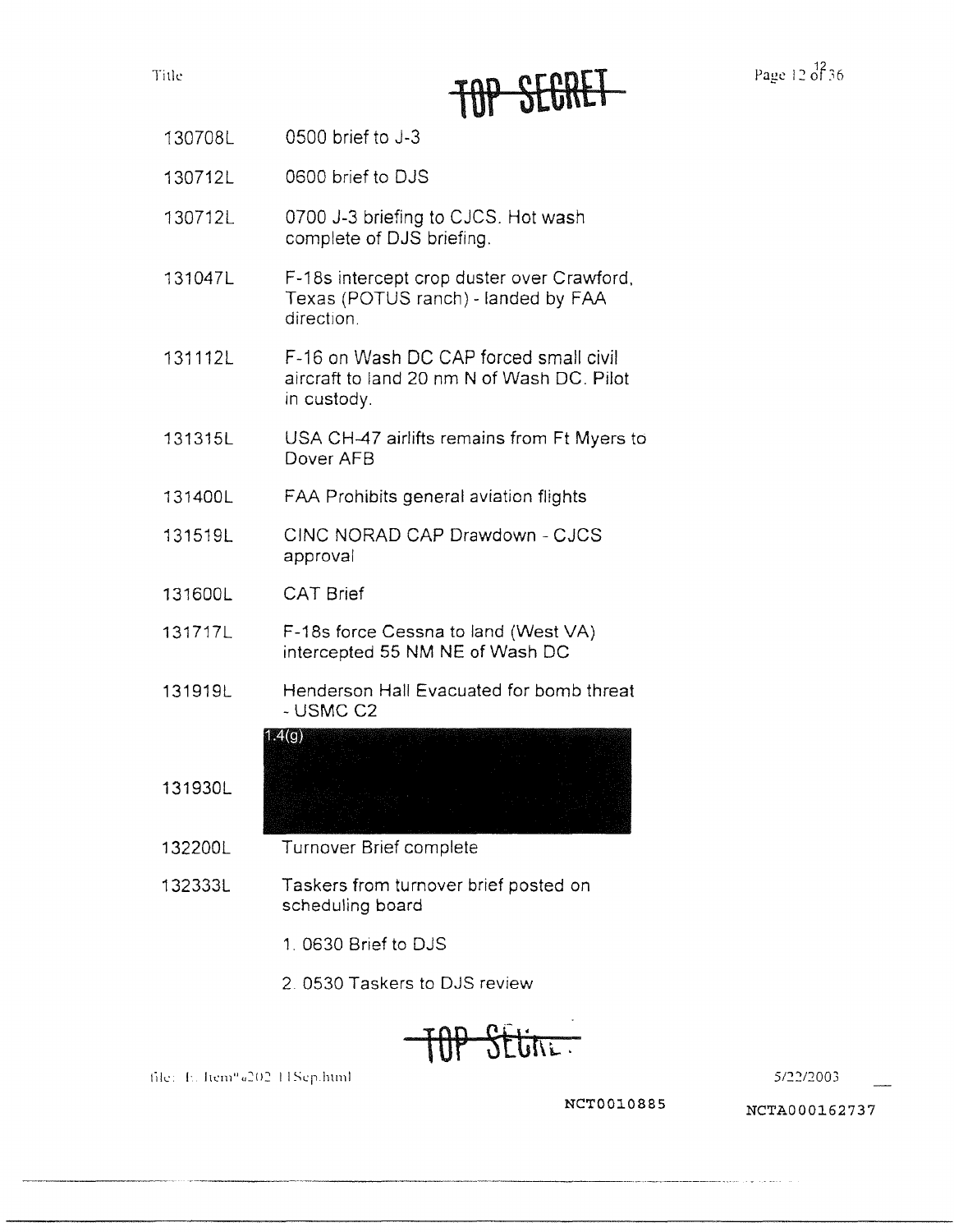#### Title  $\mathbf{H} \mathbf{H} \mathbf{H}$  by  $\mathbf{H} \mathbf{H}$   $\mathbf{H}$   $\mathbf{H}$   $\mathbf{H}$   $\mathbf{H}$   $\mathbf{H}$   $\mathbf{H}$   $\mathbf{H}$   $\mathbf{H}$   $\mathbf{H}$   $\mathbf{H}$   $\mathbf{H}$   $\mathbf{H}$   $\mathbf{H}$   $\mathbf{H}$   $\mathbf{H}$   $\mathbf{H}$   $\mathbf{H}$   $\mathbf{H}$   $\mathbf{H}$   $\mathbf{$

 $-$  ROE Msg

-- How long will NORAD need Aegis/Carriers

- -- Linguist support to FBI
- -- Air Marshall Support
- -- CAP over Camp David
- -- Shipboard FPCON
- -- Kings Bay request for restricted airspace
- 140603L Night Shift Schedule

OOOOL -- Update complete

0200L -- Update canceled

0400L -- Reviewed Final Brief

0500L -- J-3 approved brief/one page summary

0630L -- Brief to DJS

- 140630L DJS update briefing
- 141000L Shift change over briefing

141030L Day shift battle-rythm: 1200 - One pager update; 1330 - Briefing input due; 1430 - Brief dry run - graphics; 1600 - One pager update; 1630 - DJS brief; 2000 - One pager update; 2200 - Turn over brief

- 141048L Call from DFAS OPCEN requesting validation of FPCON and DEFCON
- 141050L Taskers from turn over brief posted to situation board:
	- 1. NORAD DEPORD (Act# 0009)

![](_page_12_Picture_22.jpeg)

**NCT0010886 NCTA000162738**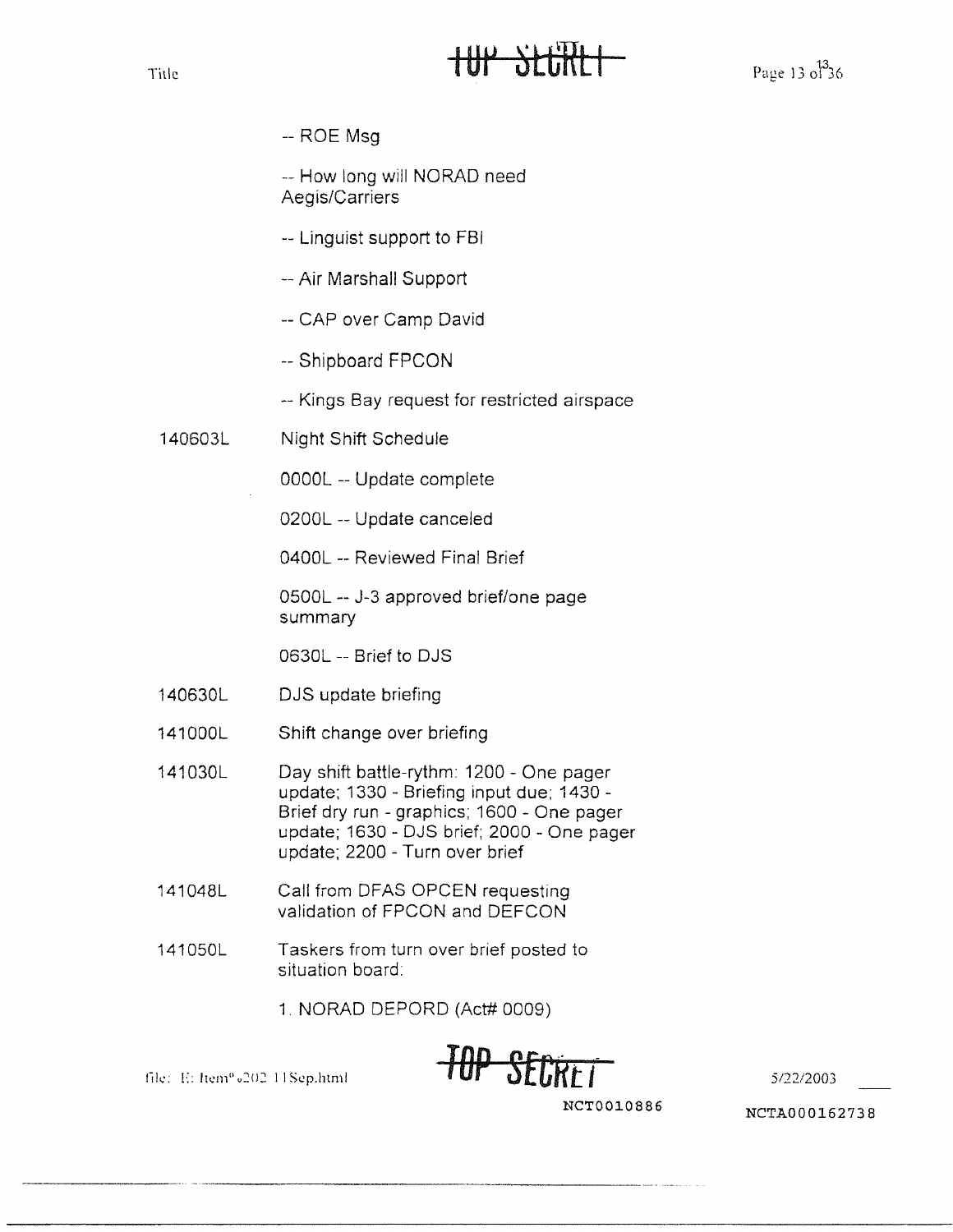#### Title **IUP JEUNET**

2. NORAD/PACOM ROE MSG (Act#0014)

3\_ P4 Response to PACOM on FPCON (Action#0012)

4. DoD Linguists spt to FBl(Act#0013/0021)

5. CIP - protected airspace ID from NORAD (Act#0019)

6. FAA installation protection **RFF**  (Act#0020)

7. NORAD plan on use/release of naval forces

8. Partial Mob request (Act#0004)

9. DoO Augmentation to FAA (Act#0015)

10. Personnel Reporting Requirements (Act#0018)

- 141115L Call from NORAD OPS requesting clarification on "normal" tasking procedure for providing fighter escorts for AF-1 passed to AF LNO for response
- 141145L Fighter escort requests should initiate with White House to OSD to J3 to task NORAD.
- 141330L Army to release casualty list at 1530L.
- 141405L Partial Mob request signed by POTUS. EXEC ORO 13223. Pending SECDEF memo to services
- 141500L J34 reports CJCS action to answer P4 from ADM Blair was completed based on PHONECON. Act#0012 closed\_
- 141600L Received copy of Army personnel listed as unaccounted
- 141615L J1 released message on Personnel

![](_page_13_Picture_19.jpeg)

*5!22!2003* 

file: h: Item@202 11Sep.html

**NCT0010887**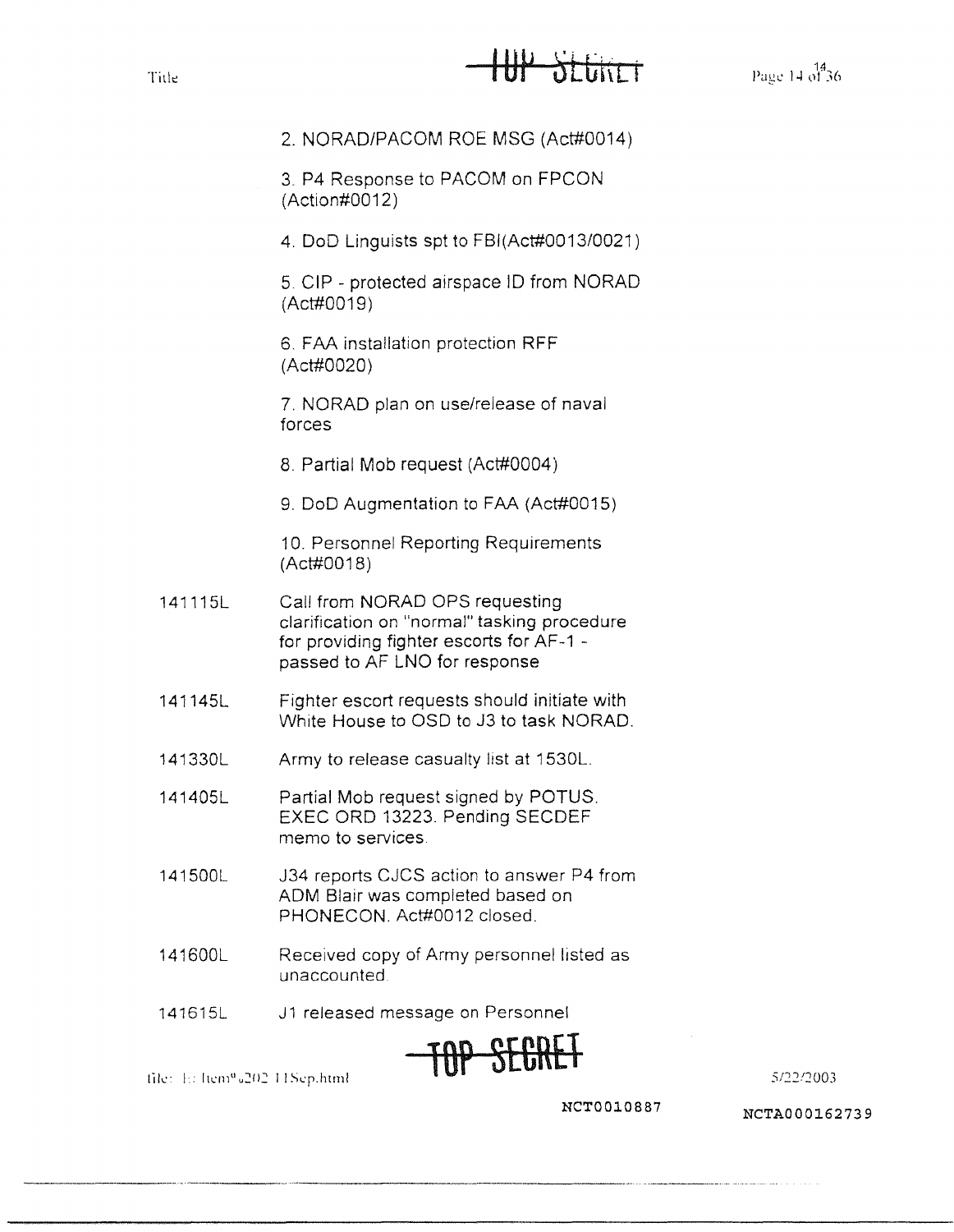### TUI JEUNET Page 15 of 36

Reporting Requirements. Action#0018 closed.

- 141630L Afternoon DJS briefing conducted.
- 142251L Night Shift on duty. Completed turnover brief. Need to publish new night duty schedule. OSD will conduct update meeting at 0800. Joint Staff brief to DJS will be at 0830.
- 150246L Night shift completed 0100 update briefing. Added JSAP to track Naval Assets in support of Noble Eagle (use of Aegis/Carriers -- how long will they be required?)
- 150251L Night CAT Schedule
	- -- 0400 Draft Slides
	- -- 0500 Prebrief
	- -- 0600 Slides to Graphics/pre-brief J-3/33
	- $-0830$  Brief DJS
- 150635L Draft (0830) briefing reviewed with Night CAT. Final corrections made. Forwarded to Graphics.
- 150757L One page Executive Summary -- Finalized; Sent to ODO for posting. Additional changes made to briefing... passed to graphics
- 150901L Briefing completed to DJS completed to
- 151000L Shift change over began
- 151030L Day shift guidance provided by DepTmChf
- 151030L Day shift battle-rythm: 1200 - One pager update: 1330 - Briefing input due; 1430 - Brief dry run - graphics; 1600 - One pager

file:  $\frac{1}{100}$   $\frac{1}{100}$   $\frac{1}{100}$   $\frac{1}{100}$   $\frac{1}{100}$   $\frac{1}{100}$   $\frac{1}{100}$   $\frac{1}{100}$   $\frac{1}{100}$   $\frac{1}{100}$   $\frac{1}{100}$   $\frac{1}{100}$   $\frac{1}{100}$   $\frac{1}{100}$   $\frac{1}{100}$   $\frac{1}{100}$   $\frac{1}{100}$   $\frac{1}{100}$ 

**NCT0010888** NCTA000162740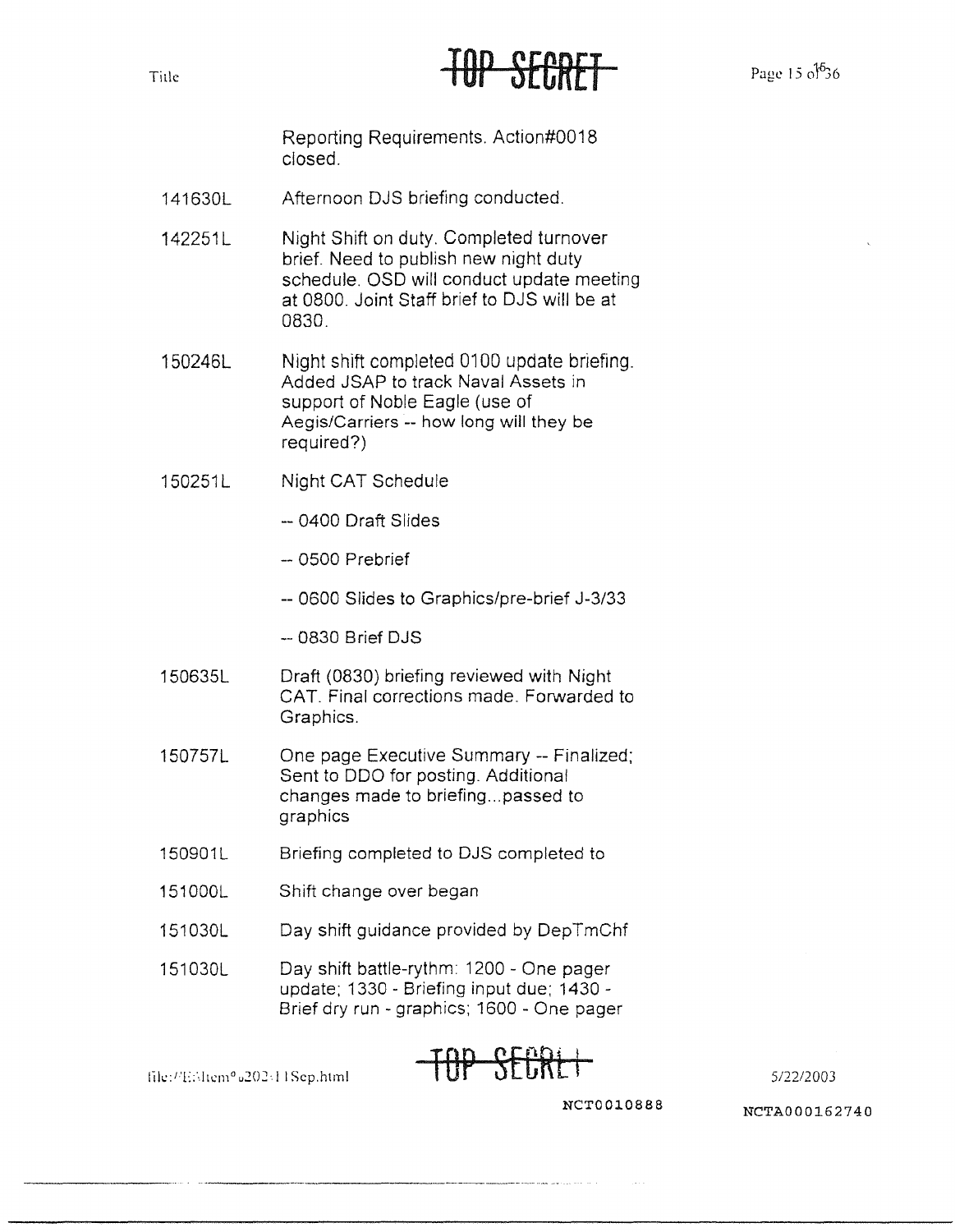Title **Page 16 of 36** *Page 16 of 36 Page 16 of 36* 

update: 1630 - DJS brief; 2000 - One pager update; 2200 - Turn over brief

151045L Actions pending final resolution:

1. NORAD DEPORD (Act# 0009) overdue from 12 SEP

2. NORAD/PACOM ROE MSG (Act#0014) CJCS signed - SECDEF endorsement required?

3. CIP - protected airspace ID from NORAD (Act#0019)

4. FAA installation protection RFF (Act#0020)

5. Information about events of 11 SEP  $(Act#0023)$ 

- 151100L Received JSAP on Removal of PTDO Strategic Warning In Support of USCENTCOM's CCRF. Act#0017 with suspense to CINCs at 1500L.
- 151136L Morning brief and one pager sent out
- 151210L One pager update distributed

151251L Received notice that MH-60 helicopter support to FEMA with missions scheduled between 11 OOL and 1600L is "on hold."

- 151300L Added action from JOO SOUTHCOM request for Relief From Counterdrug Requirement and MOD to CJCS CD EXORD, Act#0025, sus: 16 SEP
- 151600L One pager update completed
- 151610L J-33 concurred with closing CIP action due to OBE. Act#0019
- 151615L J-31 concurred with closing NORAD

**File:** E: ftem<sup>0</sup> u202 11 Sep.html 5/22/2003

NCT0010889 NCTA000162741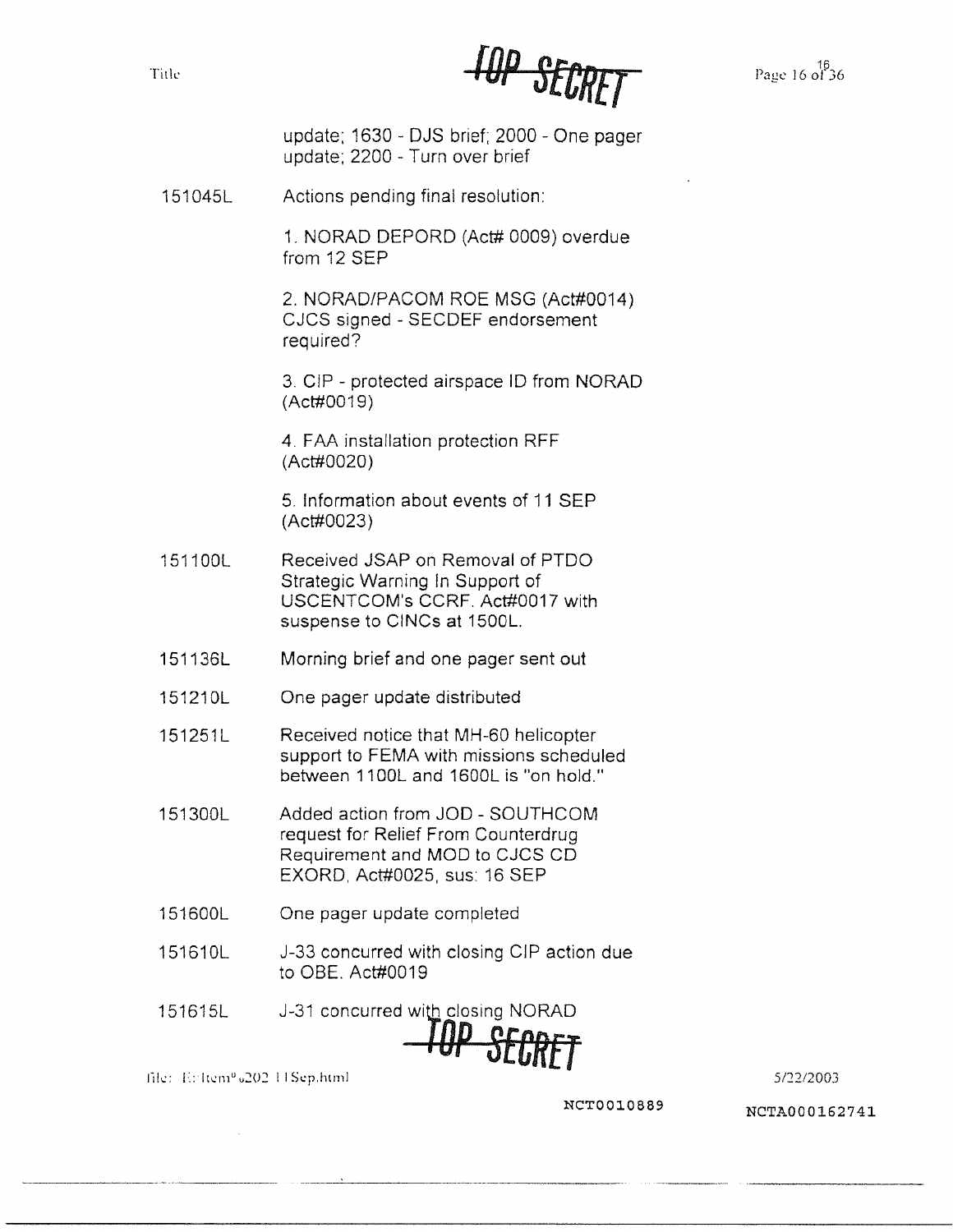Title

**HUP SEGRET** 

Page 17 of 36

request for FAA installation protection, Act#0020.

- 151620L J-31 concurred with closing ROE action, Act#0014. CJCS approved and ODO released message, DTG 1511 00ZSEP01. Nothing indicating that SECDEF was required to sign or endorse more so than accomplished during staffing.
- 151630L Afternoon DJS briefing conducted.
- 151700L Added action: DoD Comprehensive Tier 1 Critical Infrastructure Protection Requirements to OSD, Act#0026
- 151747L Added action: P4 to CINCs and Services concerning Maintaining FPCON Charlie, Act#0027
- 151810L Added action: DEPORD-for USCINCJFCOM to Deploy One ORT to USCINCENT, Act#0028
- 152000L One pager update completed
- 160811L Night Shift on duty (started 10 hours ago)
- 160812L Significant Events during the night

-- 3 Helo's flying near nuclear power plant (See ODO log)

-- Morning one page summary and brief reviewed by J-3

- -- Standing by to brief DJS at 0830
- 16083DL Morning briefing
- 161000L Change over briefing
- 161000L Day Shift Actions to work: 1) Noble Eagle briefing books (J8); 2) GEN Pace brief (AM-Monday); 3) SEN Warner brief 1400-Mon;

![](_page_16_Picture_18.jpeg)

5/22/2003

file://EMtem%20211Sep.html

**NCT0010890**